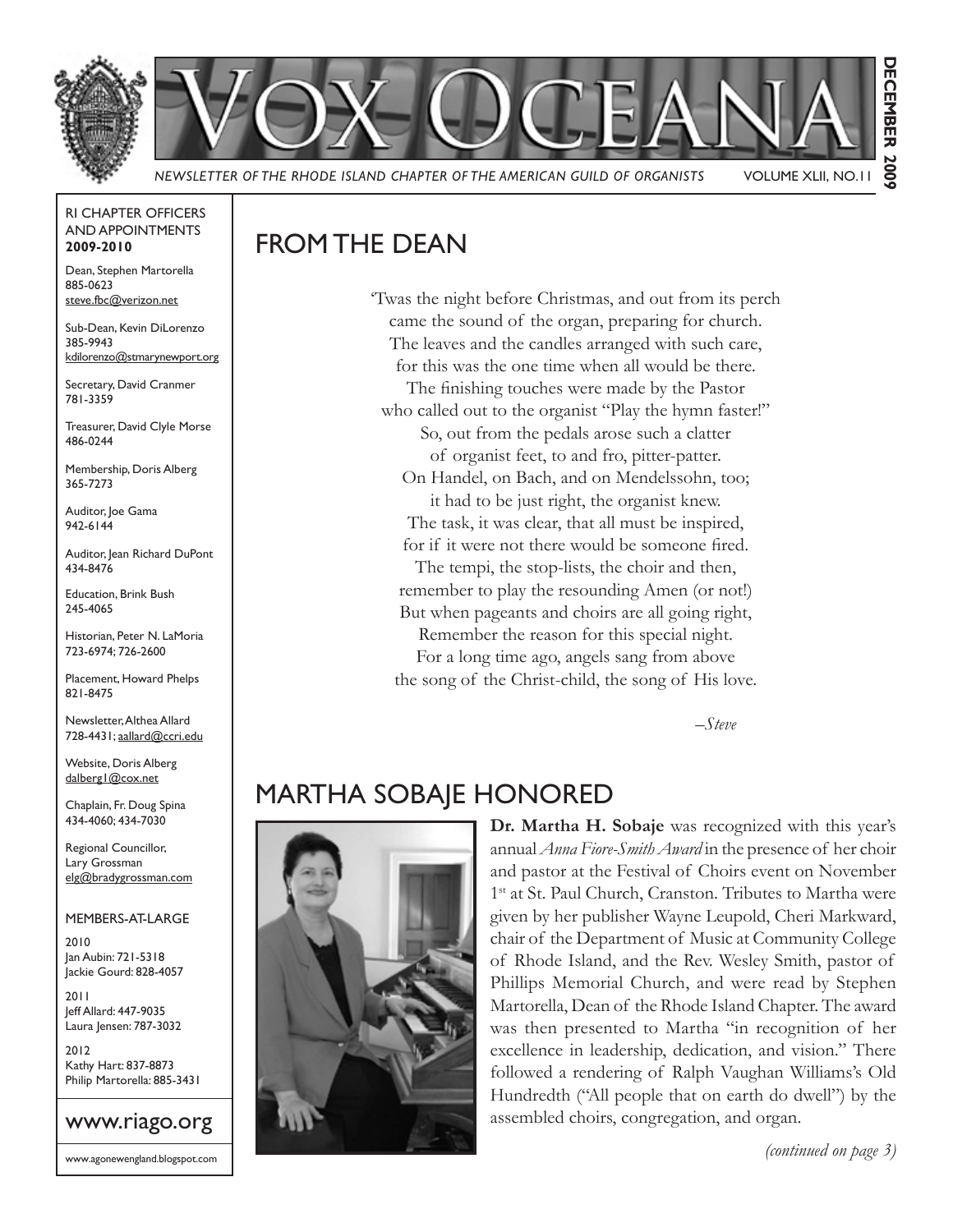## EVENT

### **Sunday, December 13th, 4:00pm:**

Festival of Lessons and Carols for Advent including "Satyagraha, Act III, conclusion" by Philip Glass The Choirs of St. Paul's, Wickford

**Mark Steinbach,** DMA, Director of Music Reception to follow. St. Paul's Episcopal Church, 55 Main Street, Wickford, RI; 294-4357

## UPCOMING PROGRAMS

There is no meeting in December, but mark your calendars for our next two events. **Patrick Aiken** will perform *The Rheinberger Organ Concerto in F* on the newly reconstituted organ of Central Congregational Church on Sunday January 31 at 2:00pm. The orchestra under the direction of **Stephen Martorella** and the combined choirs of The First Baptist Church in America and Central Congregational will round out the program with American composer Mack Wilberg's compelling *Requiem* and Hubert Parry's magnificent anthem *I Was Glad*.

Acclaimed organist **Stephen Hamilton** will perform Marcel Dupré's *Le Chemin de la Croix* with the poems read in French. The performance will take place on Friday February 26 at 8:00pm in the Cathedral of SS. Peter and Paul, Providence, on the mighty Casavant.

## TEACHERS NEEDED

Persons interested in teaching scholarship lessons should contact Nancy Nicholson at nlnpianist@cox.net and list their qualifications.

## FREE ORGAN SHOES

### (WHO NEEDS CONGRESS!)

A pair of organ shoes little used and in very excellent condition (almost new except broken in) size 11½ Medium can be had for the taking. Contact Steve (who unfortunately takes a size  $11\frac{1}{2}$  Wide) at steve.fbc $@$ verizon.net or call 454-3418.

# IN MEMORIAM

# ANNA G. FIORE-SMITH



Our condolences go to the family and friends of Anna G. Fiore-Smith who died peacefully on November 11, 2009 at Adams House in Fall River. She began the study of the piano at age 10, eventually studying organ with George Faxon at the New England Conservatory, studying at Julliard, and with Nadia

Boulanger in Paris, winning first prize in piano, organ, chamber playing, and solfeggio. Anna was organist and Choir Director at the former Summerfield Methodist Church, Saint Stephen's Church and the Church of the Ascension, as well as the Temple Beth El, and finally at the Barrington Congregational Church. She also taught the organ at Barrington College. She served as Dean of the Rhode Island Chapter of the American Guild of Organists. As a Dean of our chapter she inspired so many to excellence, and was the recipient of the first Anna Fiore-Smith Award which was established in her honor and continues to be given by our chapter to persons who display the vision, excellence and dedication that was so much a part of this most extraordinary and gracious servant of our musical art and its ministry. Donations in Anna's memory may be made to Christ Church, 57 Main Street, Swansea, MA 02777, or Adams House, 1168 Highland Avenue, Fall River, MA 02720.

## ADA MAHLER



Our condolences go to the family and friends of Ada Mahler, organist and choir director for many years, and an active member of RIAGO, serving as our "Sunshine" person, keeping up with member news, sending cards or flowers to guild members at times of sickness or death in the family. Memorial

contributions to the Cystic Fibrosis Foundation, 220 North Main Street, Suite 104, Natick, MA 01760 would be appreciated.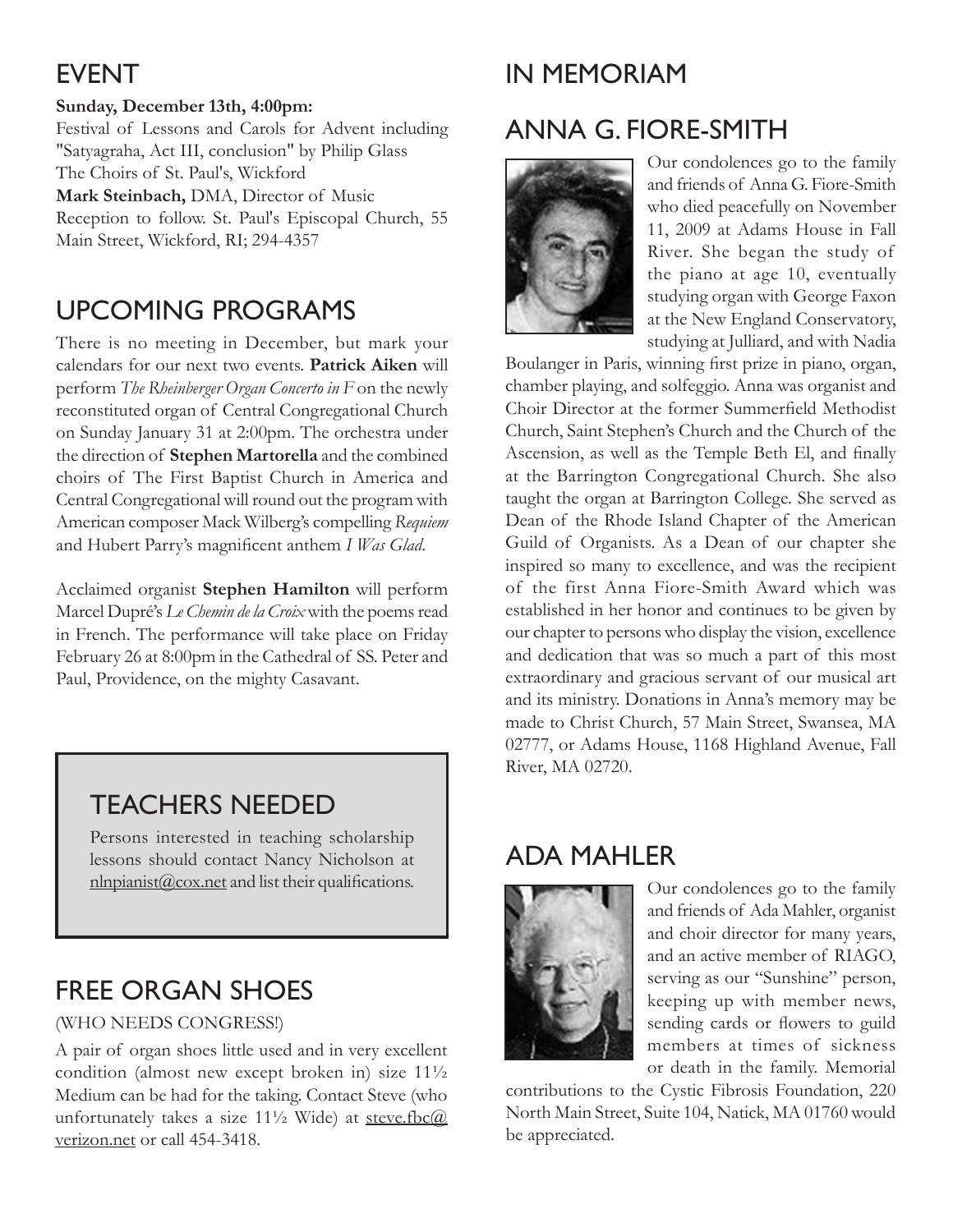### **MARTHA SOBAJE** *(continued from front page)*

Martha Sobaje, Minister of Music and Education at Phillips Memorial Baptist Church, and Adjunct Instructor of Music at both the Community College of Rhode Island and Bristol Community College in Massachusetts, has held positions on the faculties of Gordon College, Barrington College, and the University of Northern Colorado. She holds the Bachelor of Music degree in Organ Performance from the University of the Pacific in Stockton, California, Master of Music degree in Organ Performance and Church Music from the Eastman School of Music in Rochester, New York (studying with Russell Saunders and David Craighead), and the Doctor of Sacred Music degree from the Graduate Theological Foundation in South Bend, Indiana. She has studied choral conducting at Westminster Choir College in Princeton, New Jersey, and attended the Summer Programme in Theology at University of Oxford's Christ Church, England.

Dr. Sobaje has conducted choirs at all levels, including the Colorado Youth Chorale, which she founded. In Rhode Island, she has conducted the Junior High All-State Chorus and the High School All-State Chamber Singers, has adjudicated the All-State auditions, the Music Educators High School Choral Festival, and the South County Choral Festival. Dr. Sobaje has conducted choir tours through America, Canada, and Europe.

She is a member of ASCAP, publishing choral, organ, and handbell works through Kendor Music, Elkan-Vogel, Music 70, Wayne Leupold Editions Inc., The Organist's Companion and others. Her articles have appeared in Journal of Church Music, School Music News, GlorySounds and other publications. She has also served as clinician at several conventions across the country.

In July 2001, Dr. Sobaje performed an organ recital of her compositions at the University Church of St. Mary the Virgin, Oxford University, England. She is active as a recitalist and recently completed a two-year term as Dean of the Rhode Island Chapter of AGO

In 2008, Dr. Sobaje spoke about her book, The Silver Fox: The Life and Legacy of Russell Saunders, at a symposium at the EROI (Eastman-Rochester Organ Initiative) Festival in Rochester, New York,. *Biographical material courtesy Philips Memorial Baptist Church*

## PIPE ORGAN COMPETITION

The next Carlene Neihart International Pipe Organ Competition will be held on April 10, 2010 in Kansas City, Missouri at the Second Presbyterian Church. The 1949 Moller Pipe Organ has been rebuilt and restored in 2009 and includes a new movable console. Contestants come from across the United States and other countries.

Quimby Pipe Organs, Inc. provides the 1st place award (\$2500); Casavant Freres and Caroll Hanson, the second place award (\$1500). The third place award is \$1000.

The Carlene Neihart Organ Competition Foundation, with a  $501(c)(3)$  tax-exempt status, was formed to organize and present the competition and fund the prizes to help sustain the future of the pipe organ.

For more info visit: http://organcompetitions.com.

## MEMBER MATTERS

New Member: **Vaughn Bryner, MM**, 22 Grassy Plain Road, Riverside, RI 02915; 401.654.4941; vaughnbryner@msn.com

Addition to Directory: **Andrew Howell**, 18 North Woody Hill Road, Bradford, RI 02808; 864-8066

## PLACEMENT LISTING

*Contact Howard Phelps (821-8475) for more information.*

Emmanuel Lutheran Church (ELCA) 11/09 24 Berwick Street, Norwood, MA 02062 The Rev. Edward Saling: 781-762-9457; 781-762-9057 O/D \$24-25/hr (20 hrs) Wicks 2 Man 12 Ranks

#### **View the Substitute Listings at www.riago.org.**

### **SUBMISSIONS**

Deadline: 20th of each month

- Submissions: Send Word or Text files to aallard@ccri.edu or to Althea Allard, 166 Suffolk Ave., Pawtucket, RI 02861.
- Advertising: Word doc, PDF (print ready), JPG (high resolution), TIFF, or EPS. All files should be grayscale at 300 dpi resolution. Email to camacphee@gmail.com.

### ADVERTISING RATES

- 1/4-page ad (3.5"W x 5"H): \$18
- 1/8-page ad (3.5"W x 2.5"H): \$10
- Flyers you provide (for RIAGO members): \$10
- Make checks out to RIAGO and mail to Althea Allard by the 20th.